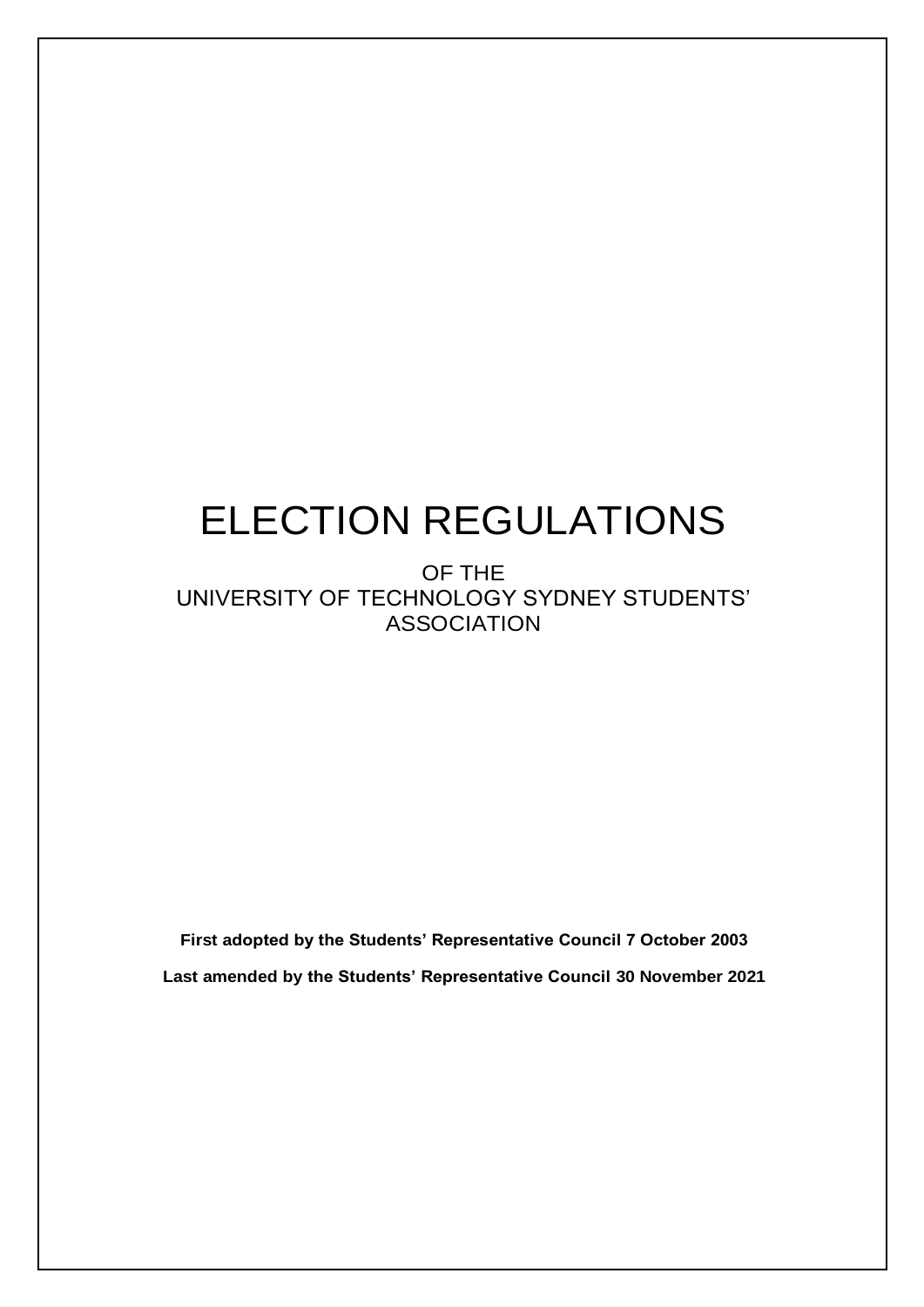# **Table of Contents**

| 2. |  |
|----|--|
| 3. |  |
| 4. |  |
| 5. |  |
| 6. |  |
| 7. |  |
| 8. |  |
| 9. |  |
|    |  |
|    |  |
|    |  |
|    |  |
|    |  |
|    |  |
|    |  |
|    |  |
|    |  |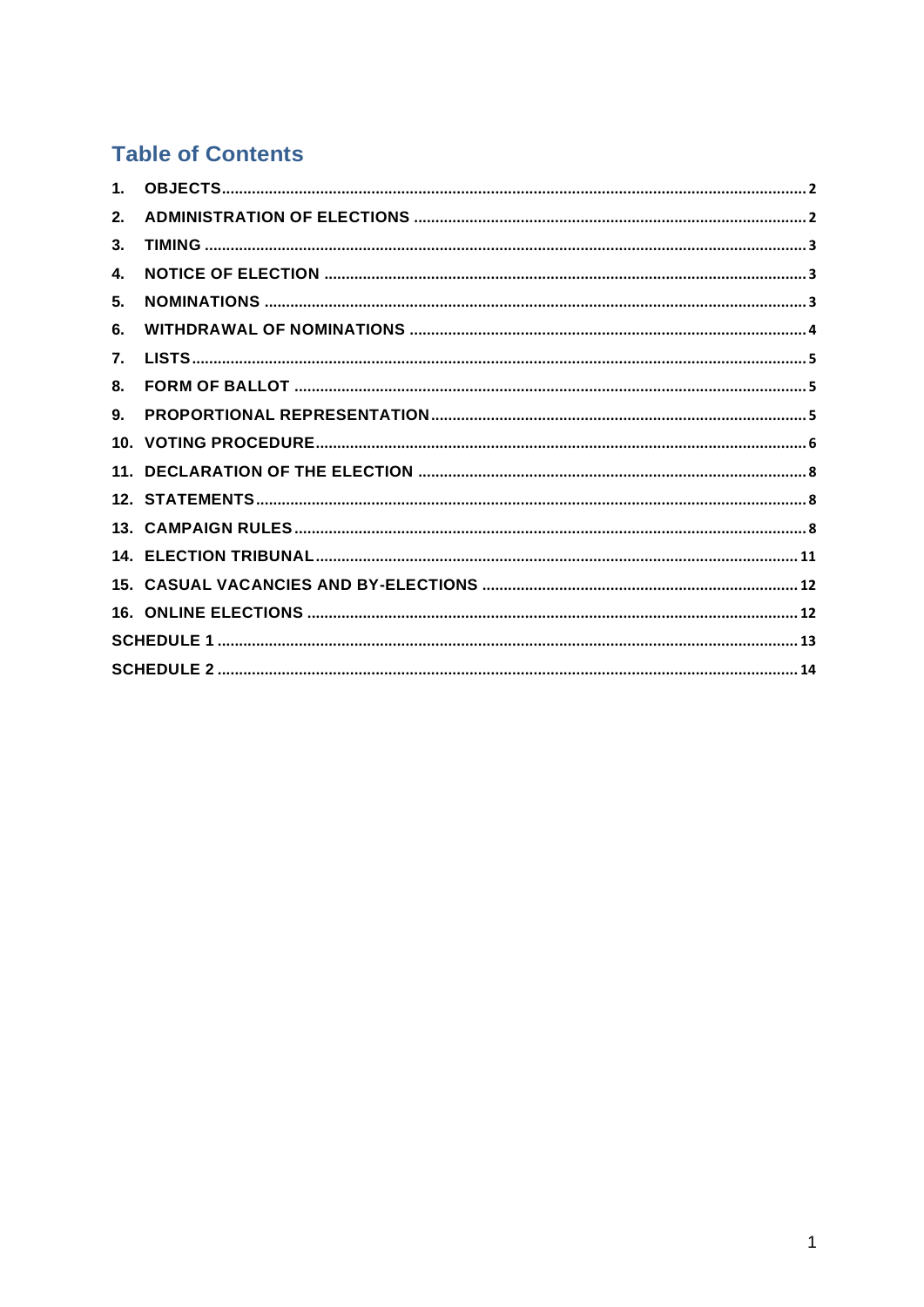# **ELECTION REGULATIONS**

# <span id="page-2-0"></span>**1. Objects**

The objects of this Regulation are to provide for:

- (a) a method of election which conforms with the principles of fairness, participation and democracy;
- (b) maximising the flow of information and ideas between the students and the candidates;
- (c) maximising the opportunities for student participation and control in the Association;
- (d) impartial administration by the Returning Officer; and
- (e) administrative review of the actions of the Returning Officer by a neutral tribunal.

# <span id="page-2-1"></span>**2. Administration of Elections**

2.1 The election is to be administered by the Returning Officer.

# 2.2 **Appointment and removal of Returning Officer**

The Returning Officer must be appointed by the SRC and may not be removed from office except by the SRC acting with and in accordance with a recommendation of the Election Tribunal.

# 2.3 **Qualifications of Returning Officer**

The Returning Officer must not otherwise be:

- (a) A member or employee of the SRC;
- (b) A descendant, ancestor, sibling cousin, aunt, uncle, spouse, domestic partner or person otherwise closely associated with any election candidate or any sitting member of the SRC;
- (c) A candidate in the UTS Students' Association, ActivateUTS, Faculty Board, Academic Board or University Council Representative elections in the past five years; or
- (d) A candidate in any election comparable to those listed in 2.3(c) at any University in Australia in the past five years.

# 2.4 **Deputies and Assistants of the Returning Officer**

The Returning Officer may be assisted by such deputies and assistants as the Returning Officer may authorise for the purpose. Deputies and assistants must also comply with section 2.3.

# 2.5 **Independence of Returning Officer and Deputies or Assistants**

The Returning Officer is not subject to instruction by any member or employee of the SRC and the election must be conducted in such manner as the Returning Officer may direct. Only the Returning Officer may give instruction to any deputy or assistant returning officers.

# 2.6 **Review by Election Tribunal**

The actions of the Returning Officer are subject to review by the Election Tribunal which may, subject to the rules herein provided with respect to the election Tribunal's procedures, affirm, revoke or vary any action or decision of the Returning Officer. A review of the Returning Officer's actions can be requested by a List Agent, a majority of candidates on a list or an independent candidate. A request must include the actions to be reviewed and the desired result of the review.

# 2.7 **Automatic Funding**

The Returning Officer is authorised to spend Association funds in relation to the election.

# 2.8 **Payment of Returning Officer**.

The Returning Officer is to be paid at a rate fixed by the SRC; the Returning Officers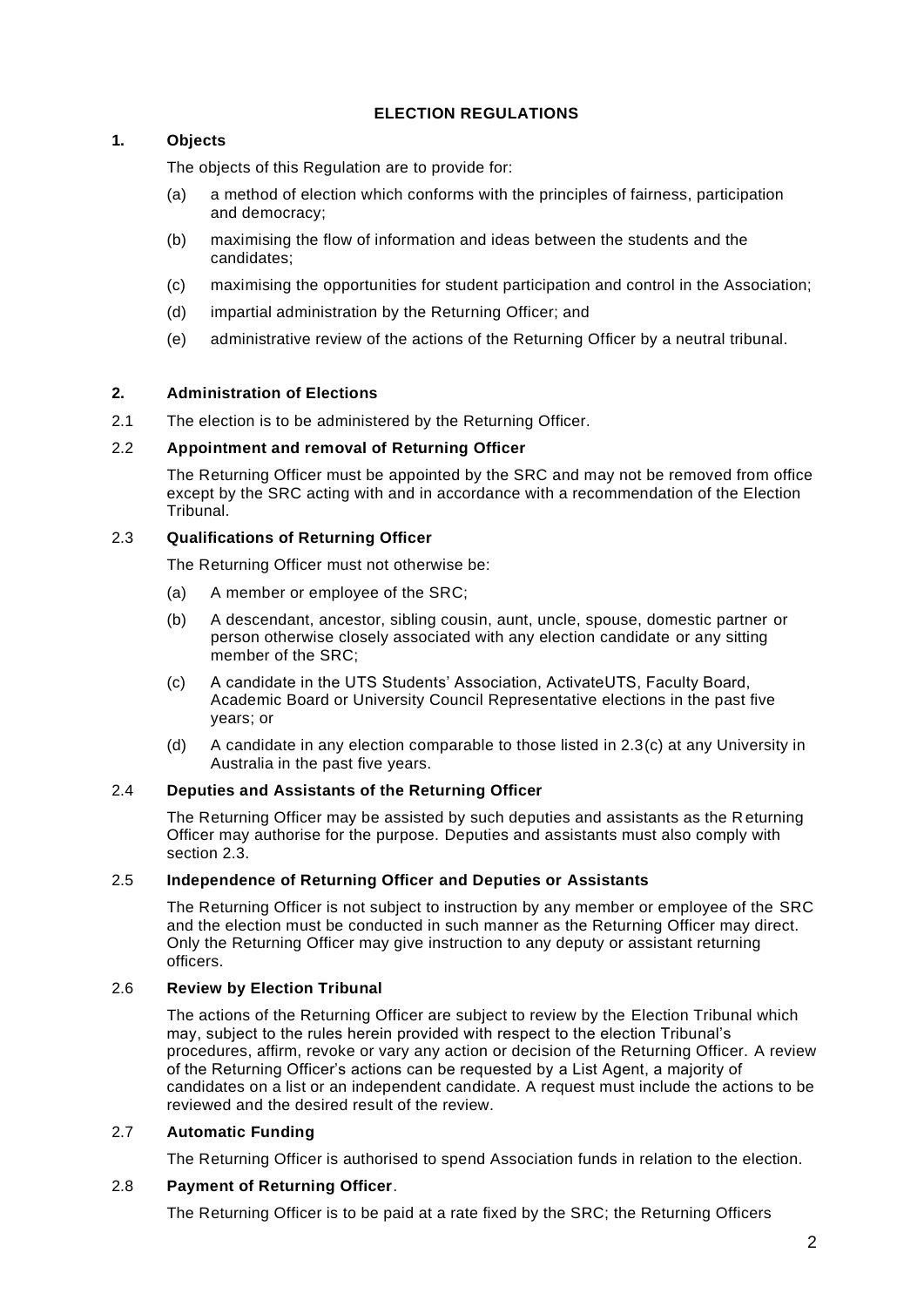deputies and assistants are to be paid at a rate fixed by the President in consultation with the Returning Officer.

# 2.9 **Challenging the Eligibility of the Returning Officer**

Any member of the Association may challenge the eligibility of the Returning Officer to hold that position under section 2.3. Any such challenge shall be heard by the election Tribunal within seven days of notice being given to the General Secretary of the Association.

(a) If the Election Tribunal rules that the Returning Officer is ineligible to hold that position, the SRC must remove and replace the Returning Officer pursuant to section 2.2.

# <span id="page-3-0"></span>**3. Timing**

The Returning Officer is to observe the following intervals in conducting the election:

- (a) the calling of nominations is to be followed by the close of nominations within 14 to 21 days;
- (b) confirm the election timetable of the Electoral Tribunal on the day of the opening of nominations if not already elected;
- (c) confirm the election of the Electoral Tribunal on the day of the close of nominations;
- (d) the first day of voting is to be between 25 to 31 days after the close of nominations;
- (e) there will be 3 consecutive days of voting,
- (f) the period of election campaigning shall begin at 5 pm, two weeks and one day before the first day of voting (see s 13.19);
- (g) Vertigo is to publish election details either in a physical or online edition preceding the first day of the election by 7 to 14 days; and
- (h) the postal votes must be dispatched 7 to 21 days after the close of nominations but not less than 14 days prior to the open of voting.

# <span id="page-3-1"></span>**4. Notice of Election**

The Returning Officer must announce the election by causing a notice of election to be published online, and when required by the SRC in an edition of Vertigo.

- 4.1 The contents of the notice of election must:
	- (a) list the offices to be filled, the number of persons to be elected to each office, and the qualifications for each office;
	- (b) specify the form of nomination; and
	- (c) fix a date, time and place at which nominations must reach the Returning Officer.

# <span id="page-3-2"></span>**5. Nominations**

# 5.1 **Number of Candidates**

A nomination can only include one candidate.

# 5.2 **Acceptance of Nominations**

The Returning Officer must not accept a nomination unless:

- (a) it is in writing in the form specified in the notice of election or to the like effect which shall include the requirement to provide the nominee's name, student number and student email;
- (b) it is signed by the candidate certifying that the candidate is a member of the Association, is eligible for that position and that they undertake to comply with the Election Regulations;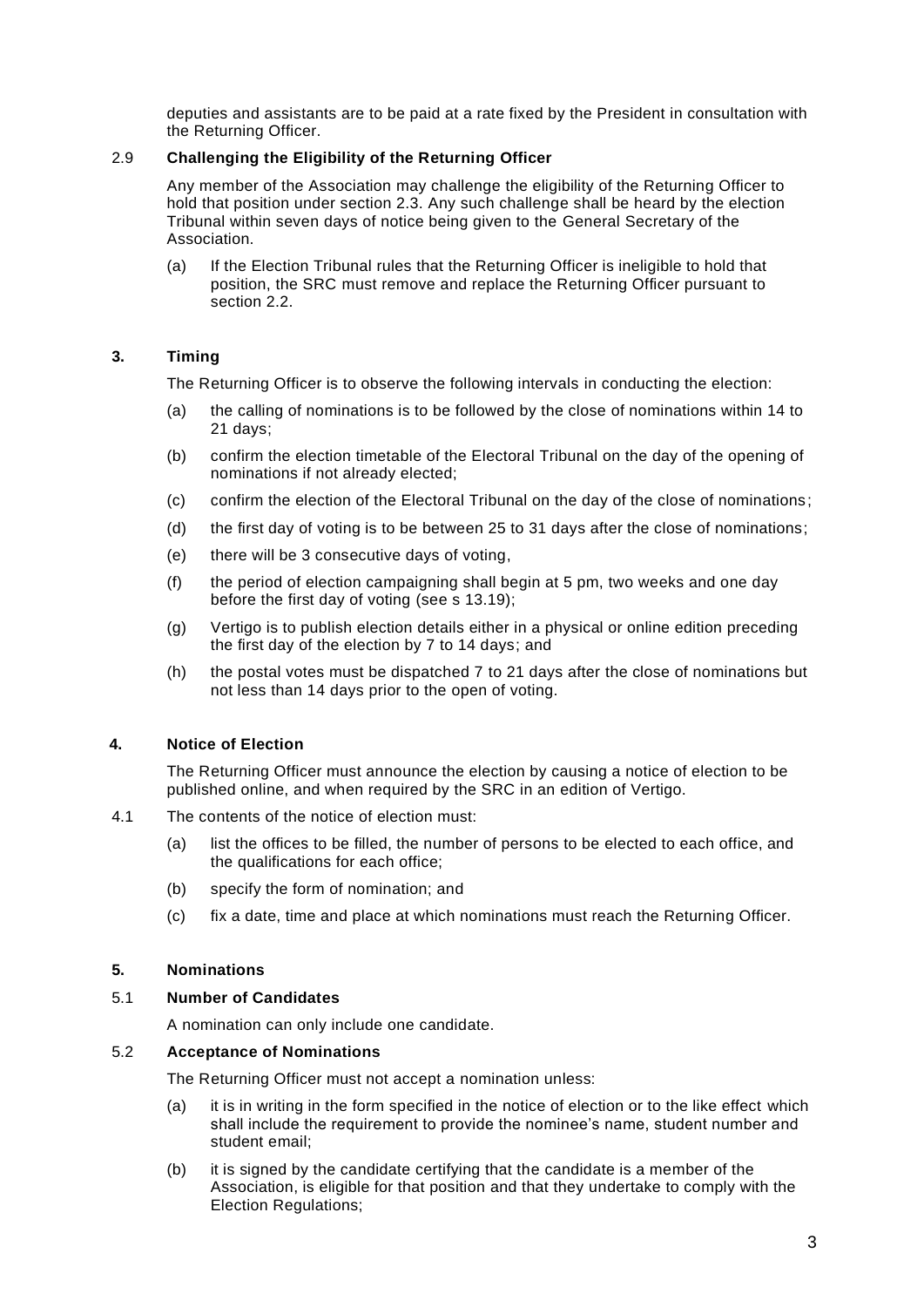- (c) it is signed by the required number of members of the Association who have not signed any prior nominations for that position;
- (d) it is received by the Returning Officer before the time fixed by the notice of election for the close of nominations; and
- (e) it clearly specifies the office for which each candidate is nominated.

#### 5.3 **Required number of signatures**

A candidate requires three unique signatures for each position the candidate has nominated.

#### 5.4 **Receipt of Nominations**

The Returning Officer must cause nominations to be received at the Association office.

#### 5.5 **Unopposed Candidates**

If, at the close of nominations, the number of valid nominations is not greater than the number of persons to be elected to an office, the Returning Officer must declare the nominees elected subject to the confirmation of the nominee's eligibility.

#### 5.6 **Opposed Candidates**

If, at the close on nominations, the number of valid nominations is greater than the number of persons to be elected to an office, the Returning Officer must cause a ballot to be held.

# 5.7 **Vacant positions**

If no one nominates for a position before the close of nominations, the position shall remain vacant. The SRC may call a by-election to fill a vacant position during the next Autumn session.

#### 5.8 **Determination of Ballot Order**

The Returning Officer is to determine by lot the order of the candidates in the ballot within 2 working days of the close of nominations (including for paper based ballots, grouped lists and ungrouped lists of one candidate as per the Schedule).

#### 5.9 **Defective Nominations**

If a nomination is defective the Returning Officer must notify the candidate or List Agent, in the case of a list, of the defect as soon as practicable. Defects in a nomination may be remedied at any time before the draw for positions on the ballot paper being conducted or 24 hours of the notice of defect whichever is later.

#### 5.10 **Announcement of candidates**

The Returning Officer must announce the candidates for each office by causing a list of candidates (including unopposed candidates) to be published in a physical or online election edition of Vertigo.

# 5.11 **Nominees before the Grievance Committee**

A nominee with an active grievance matter against them before the Grievance Committee at the opening of nominations will have their nomination(s) withheld until the Grievance Committee determines the outcome of the matter, or until the Grievance Committee permits the nomination. The Grievance Committee must make a determination on the matter, or permit the nomination, within the nomination period. A nomination must not be withheld unless there are reasonable grounds to do so. The Grievance Committee may dismiss claims it deems to be either frivolous or vexatious.

# <span id="page-4-0"></span>**6. Withdrawal of nominations**

# 6.1 **Voluntary withdrawal of nominations**

A candidate may withdraw from the election by giving a written withdrawal to the Returning Officer within 7 days from the time the draw for positions on the ballot paper is held.

# 6.2 **Automatic withdrawal of candidates**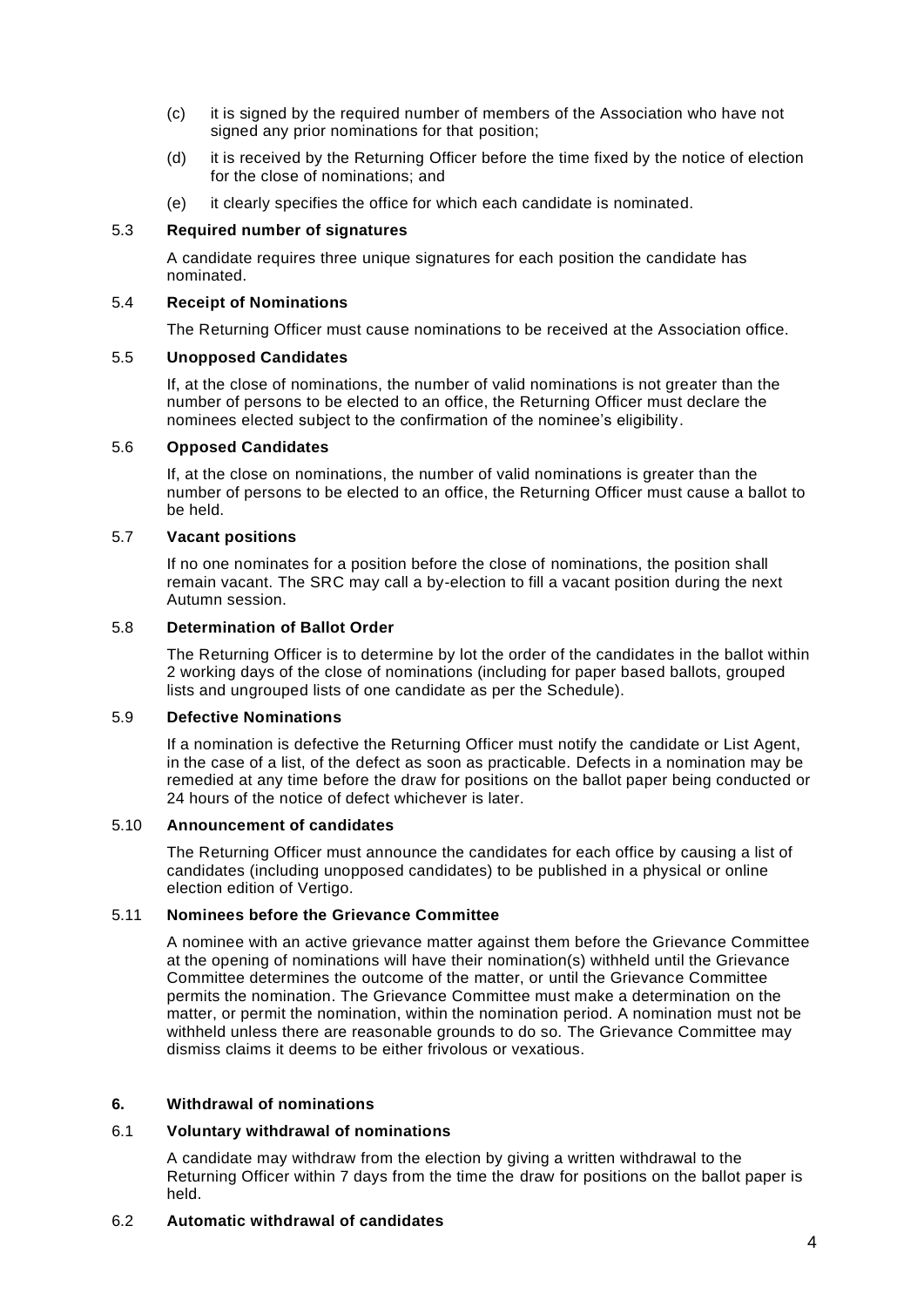- (a) A candidate who nominates for more than one office may, before the commencement of a count, give the Returning Officer a written list of preferences among those offices.
- (b) A candidate who nominates for more than one office and does not, before commencement of the count, give the Returning Officer a written list of preferences among those offices must be assumed to preference the offices in the order set out in section 4.1 of the Constitution.
- (c) A candidate elected to a preferred office is to be withdrawn automatically from any other election.

# 6.3 **Votes of withdrawn Candidates**

At any election where some of the candidates are withdrawn the first stage of the count must be the exclusion of those candidates and the distribution of their votes according to the next available preferences shown on those votes.

# <span id="page-5-0"></span>**7. Lists**

#### 7.1 **Formation of Lists**

Candidates who have nominated and wish to be identified as a member of a list on voting papers shall inform the returning Officer of this in writing prior to the close of nominations. This correspondence must be signed by all candidates who wish to be so grouped and must indicate the name of the group. A list must be more than two candidates.

# 7.2 **Decision Making by Lists**

A reference in this Regulation to an action or decision by a list is a reference to an action or decision by the relevant List Agent or a majority of the candidates of the list at the time.

#### 7.3 **List Names**

The name of a list is final upon the close of nominations. The Returning Officer must refuse to accept a list name:

- (a) which is either identical with, or so similar as to be likely to be confused with, the name of a previously accepted list in any other election, without the written consent of the candidates in the previously accepted list; or
- (b) which is misleading, offensive, claiming to represent a University group or club (including an Activate Club) which has not provided written and signed consent by a person authorised to do so; or
- (c) claiming to represent any collective of the Association; or
- (d) longer than 45 characters long (including spaces) or whose length is otherwise impractical to produce on the ballot.

In any case the Returning Officer will provide an opportunity to the list to choose an alternative name.

#### <span id="page-5-1"></span>**8. Form of Ballot**

- 8.1 A ballot must be a secret ballot using the quota preferential system as outlined in Schedule 2. Ballots will be conducted by way of attendance at a polling booth. Voting papers must contain the names of the candidates in the order drawn as prescribed in 5.7
- 8.2 A reference in this Regulation to an election day is a reference to a day which is not a Saturday, Sunday, Public Holiday or day on which the University is on vacation or engaged in an examination period.

# <span id="page-5-2"></span>**9. Proportional Representation**

The schedules to this Regulation form an integral part of this instrument; in cases of inconsistency between the body of these Regulations and the schedules, the schedules are to prevail.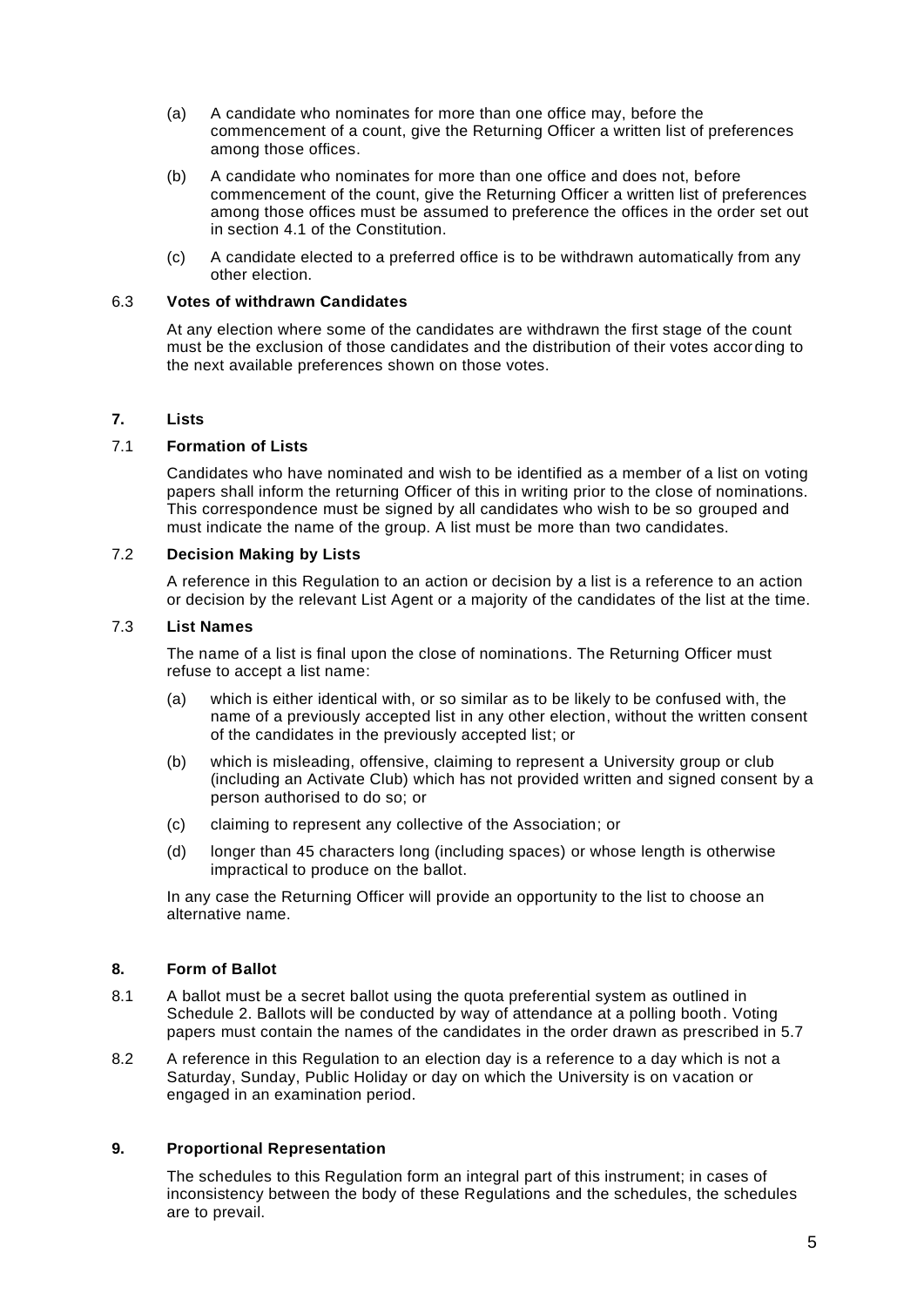# <span id="page-6-0"></span>**10. Voting Procedure**

# *Preparation of Voting Papers*

# 10.1 **Form of Voting paper**

The name of every list and every candidate must be printed on the voting paper in order determined by lot.

- (a) For each list candidate, the list name must be printed on the voting paper.
- (b) A list may determine the order of its candidates within the list by written agreement.
- 10.2 The Returning Officer shall ensure that each type of voting paper is printed on a different colour paper.
- 10.3 The Returning Officer shall cause a record to be kept of the issue of each voting paper. This record shall be available for reasonable scrutiny by candidates at the end of each voting period. During the counting of the votes, the Returning Officer shall balance the returned papers against those issued.
- 10.4 The Returning Officer is to cause every voting paper to be initialed by a person authorised for the purpose by the Returning Officer. A voting paper that is not initialled must be set aside and not counted unless it is reasonably determined by the Returning Officer the vote was fairly and legitimately cast.
- 10.5 Where a voting paper is lost or destroyed, a duplicate may be issued by the Returning Officer on receipt of a request in writing from the votes.

#### *Methods of Voting*

10.6 Every member of the Association is entitled to vote in person for any elections they are eligible to nominate for. Any member of the Association who is entitled to vote and who will be absent from campus during voting times may apply for a postal vote. The application for a postal vote must be in writing and must be sent to the Returning Officer before the close of nominations.

# *Personal Voting*

- 10.7 The Returning Officer is to arrange for voting places at a prominent and accessible location in the Tower Building 1, Building 5, Building 10, Building 11 and Building 6.
- 10.8 This provision does not apply to the election of the Indigenous officer, should it be held separately to the general SRC elections. In this situation, a single voting place is to be arranged by the Returning Officer in a prominent and accessible location in the University.
- 10.9 Each voting place is to be open on each day when classes are conducted at the campus on an election day.
- 10.10 Every voting place is to be open on each election day for a period of 3 hours from 10:30am and, if evening classes are conducted, for a period of 3 hours from 3:30pm.
- 10.11 On the first day of voting the Returning Officer or a person authorised for the purpose by the Returning Officer shall exhibit the ballot box as empty to any persons then present, and is then to seal the ballot box, leaving only one opening for the ballot papers.
	- (a) If during the election day, it is necessary to use a new ballot box, the Returning Officer or a person authorised in for the purpose by the Returning Officer is to exhibit the ballot box as empty to any persons then present, and is then to seal the ballot box, leaving only one opening for the ballot papers.
- 10.12 At the close of each voting session the Returning Officer or a person authorised for the purpose by the Returning Officer is to seal the ballot paper opening and is then to exhibit the ballot box as sealed to any persons then present.
	- (a) If, during the election day, it is necessary to use a new ballot box, the returning Officer or a person authorised for the purpose by the Returning Officer is to seal the ballot paper opening in the old ballot box and is then to exhibit the ballot box as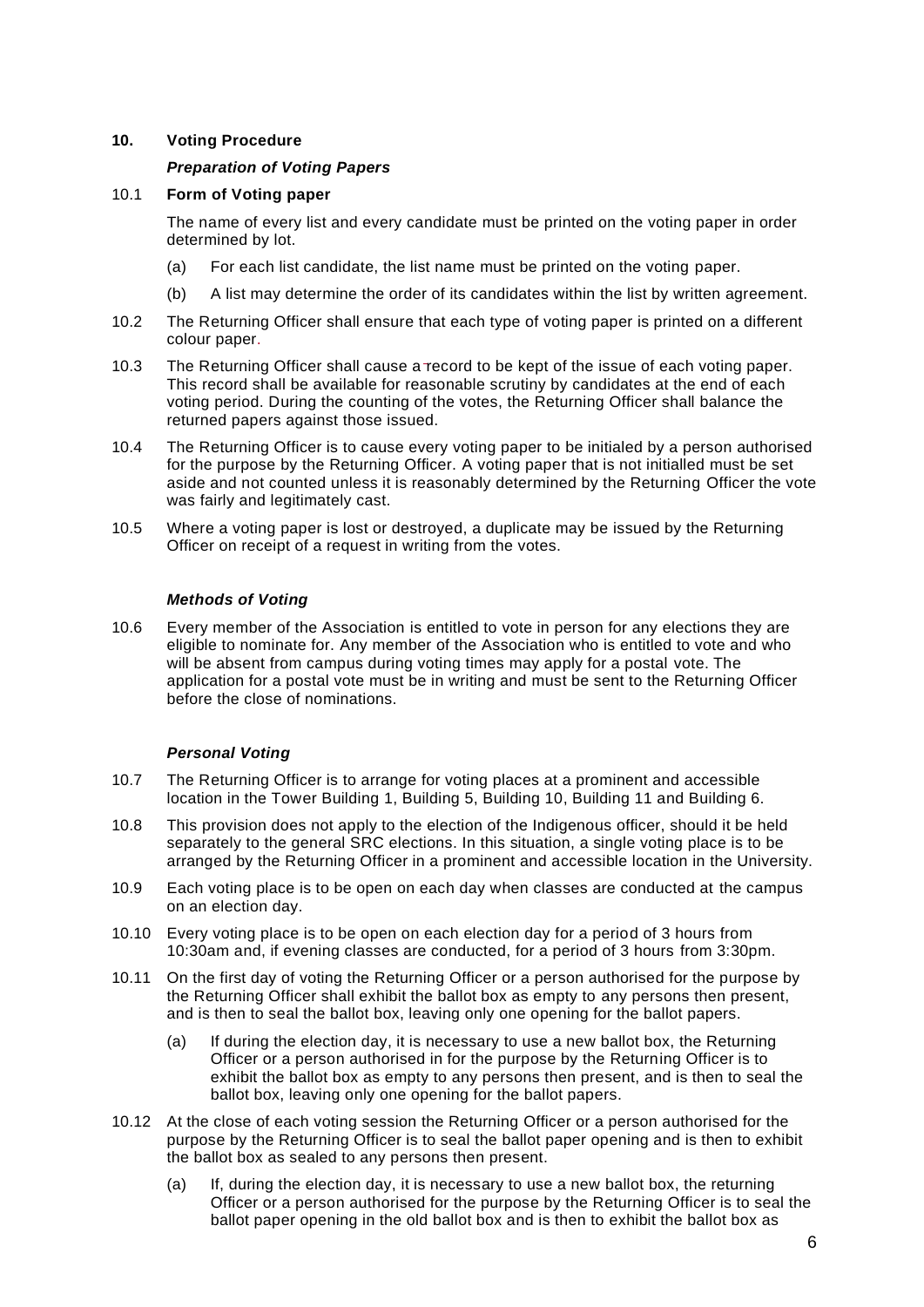sealed to any persons then present.

10.13 At the close of each voting session the Returning Officer or a person authorised in for the purpose by the Returning Officer is to invite any members then present to vote, but a person who is not present at the voting place at the close of voting must not be permitted to vote.

#### *Postal Voting*

- 10.14 The Returning Officer is to cause to be sent notice to all members of the Association that they may request a postal vote to be posted to their address by contacting the Returning Officer in writing, if they know they will absent from the Campus for the time of the vote. When possible, this notice should take the form of an email to all students eligible to vote, broadcast with the assistance of the University. This notice must be displayed on the Students' Association website.
- 10.15 Each voting paper is to be accompanied by:
	- (a) An envelope addressed to the Returning Officer on which is to be printed a space for the member to put their name, student number, and signature.
	- (b) An envelope marked 'voting paper';
	- (c) A link to an electronic copy of the election issue of Vertigo;
	- (d) The directions to voters; and
	- (e) No other material of any kind.
- 10.16 The Directions to voters must:
	- (a) Specify the date, time and place at which the completed voting papers must be post marked and received by the Returning Officer, which must not be later than 5:00pm on the last day of voting or earlier than 5:00pm on the first day of voting; and
	- (b) Direct the voter to put their name, student number and signature on the envelope addressed to the Returning Officer.
- 10.17 The Returning Officer or a person authorised for purpose is to receive all postal votes and place them in sealed ballot boxes until the close of voting.

# *Provisional Voting*

- 10.18 A person may cast a provisional vote if they claim to be entitled to vote and they:
	- (a) Cannot be found on the roll of voters;
	- (b) Are marked on roll of voters as having been sent a postal vote; or
	- (c) Are marked on the roll of voters as already having voted.

#### 10.19 **Declaration by Provisional Voters**

The person must sign a declaration that they are eligible to vote on an envelope in the presence of the Returning Officer or a person authorised for the purpose by the Returning Officer who must then sign the declaration as witness and add the date.

#### 10.20 **Acceptance of Provisional Votes**

The person must then hand the voting papers, folded, to the person who issued them who, in the voter's presence, will seal the envelope and place it in the ballot box.

# 10.21 **Determination of Provisional Votes**

The Returning Officer must, at the count of votes, determine each provisional voter's entitlement or otherwise and accept or reject the vote as a valid vote.

#### *Security of Votes*

10.22 The Returning Officer is to cause the sealed ballot boxes containing the votes to be held by University security until the close of voting.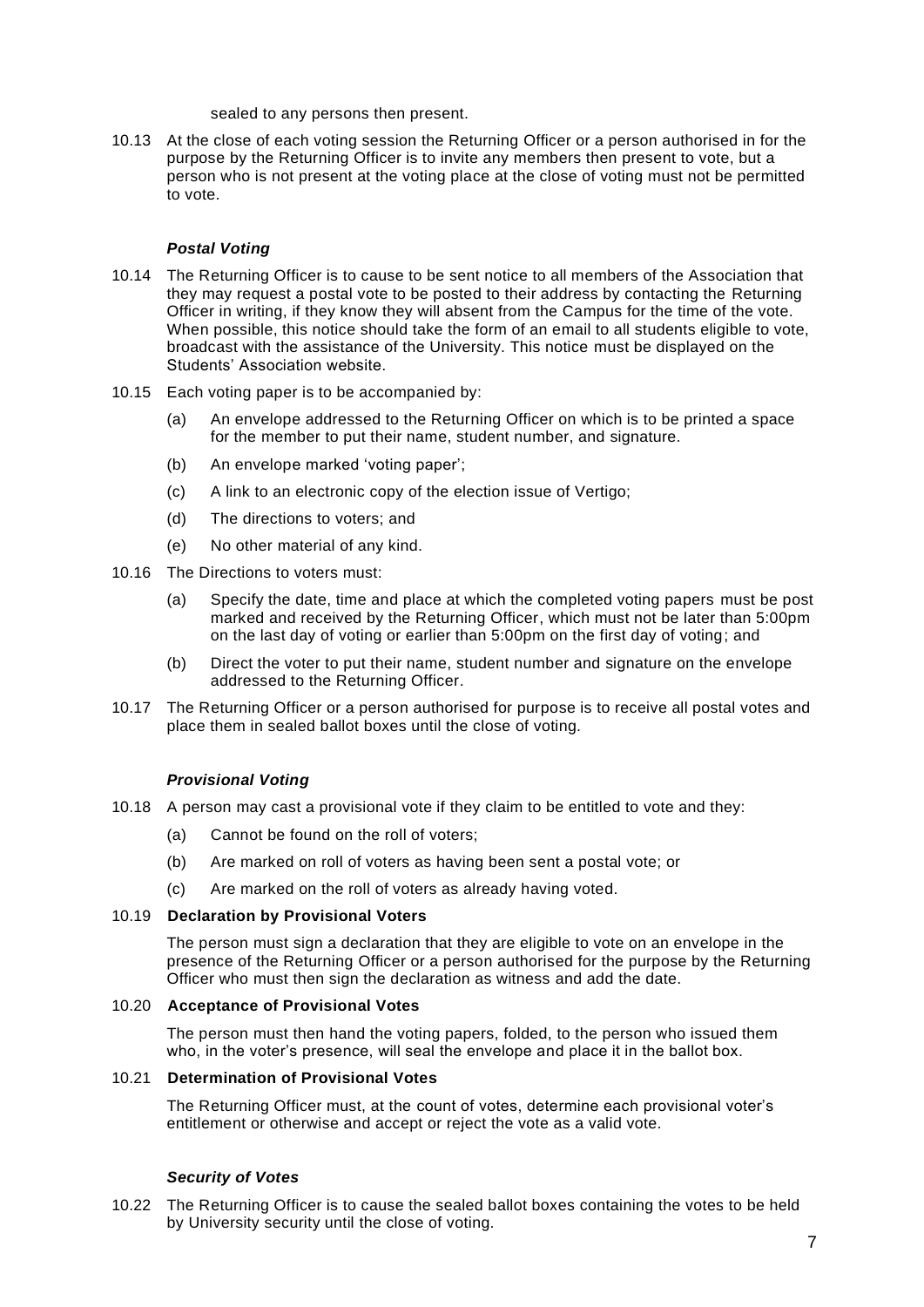- 10.23 The Returning Officer may adjourn the count from time to time and from place to place by notice fixed to the door of the counting place.
- 10.24 The Returning Officer is to cause the sealed ballot boxes containing the votes to be held by University security during any adjournment of the count until every election has been declared and, if the subject of complaint, determined by the Election Tribunal.

#### <span id="page-8-0"></span>**11. Declaration of the Election**

11.1 The Returning Officer must complete the count of each contested Election with reasonable dispatch, and declare the candidate or candidates elected to each office as soon as possible.

#### 11.2 **Information to Members**

The Returning Officer is to provide sufficient information as to the count, and the issue and return of voting papers, to enable a member of the Association to determine if there has been breach of the constitution or these Regulations in relation to the election.

#### 11.3 **Finality of Declaration**

Unless, within 24 hours of the Returning Officer declaring an election, a voter in the election submits a complaint to the Election Tribunal, the declaration of the election is final and conclusive as to the result of the election.

#### <span id="page-8-1"></span>**12. Statements**

# 12.1 **Policy Statements**

Each candidate may submit a policy statement before the close of nominations; the maximum length in words is:

| President                          | 500 words |  |  |
|------------------------------------|-----------|--|--|
| <b>General Secretary</b>           | 500 words |  |  |
| <b>Assistant General Secretary</b> | 400 words |  |  |
| <b>Education Officer</b>           | 400 words |  |  |
| Welfare Officer                    | 400 words |  |  |
| Postgraduate Officer               | 400 words |  |  |
| Womens' Officer                    | 400 words |  |  |
| Overseas Students' Officer         | 400 words |  |  |
| Indigenous Officer                 | 400 words |  |  |
| <b>Editors of Vertigo</b>          | 400 words |  |  |
| All other candidates               | 250 words |  |  |

#### 12.2 **List Statements**

A list may have a list statement not longer than 2000 words; an additional 1000 words and any surplus may be assigned to individual candidates by the list.

# <span id="page-8-2"></span>**13. Campaign Rules**

*The following practices (13.1—13.14) by members or employees of the Association, or their associates, are prohibited in relation to the Election.*

#### 13.1 **A person shall not**:

(a) vote more than once in the same election; or record a vote they are not entitled to;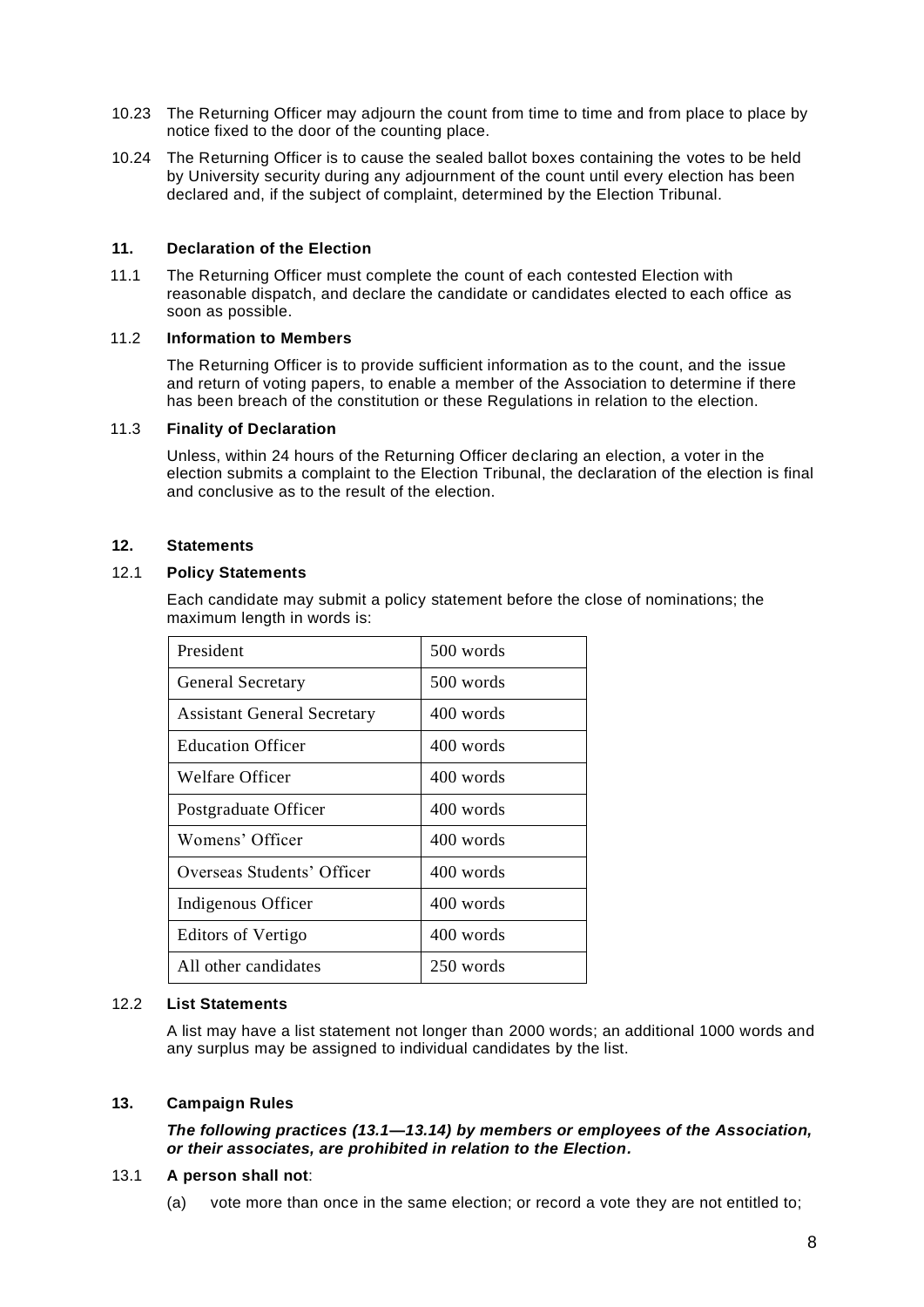- (b) interfere with any ballot paper without the consent of an Electoral Officer; or
- (c) hinder the Electoral Officer or any other person appointed to assist the electoral officer in the execution of their duties.

#### 13.2 **Improper influence, interference, bribing or obstruction**

Improperly influencing, interfering with, bribing or obstructing the Returning Officer or a person authorised for any purpose by the Returning Officer in performing functions imposed by the Constitution or this Regulation.

#### 13.3 **Claiming to vote when not eligible**

Claiming knowingly to vote in an election for which the claimant is not eligible to vote.

#### 13.4 **Using Association Funds**

Using or appearing to use Association funds, facilities, stationery, equipment or supplies other than those authorised by this Regulation.

#### 13.5 **Using Vertigo and other Association Publications**

Publishing election related material in Vertigo or other official Association publications without review by the Returning Officer.

#### 13.6 **Improperly Using Campus Facilities**

Improperly using campus facilities (including in accordance with the rules set out by the University), including postering in prohibited areas and using graffiti of a permanent nature.

#### 13.7 **Overspending**

Using funds, stationery, equipment, supplies, including online materials and promotion, to the value of more than:

- (a) \$100.00 per candidate regardless of the number of nominations to the Executive or Office Bearer positions; and
- (b) \$100.00 per candidate nominated for the election of a General Councillor, or \$500 per list, whichever is lower; noting
- (c) lists with the same name across different elections shall be considered one list for the purpose of interpreting this section.

#### 13.8 **Improper Statements**

Making any misleading, offensive, discriminatory, or dishonest statement in oral or written form.

#### 13.9 **Representing Endorsements**

Representing that they are officially endorsed by the SRC, Activate, the University or any University structure.

#### 13.10 **Responsibility for Statements**

Making any statement by way of leaflet, poster, sticker or graffiti or other means without first lodging a copy with the Returning Officer or Deputy Returning Officer and without stating the name and faculty of the member responsible for the statement.

#### 13.11 **Attempting prohibited practices**

Attempting (even though ineffectively) to engage in any prohibited practice.

#### 13.12 **Assisting prohibited practices**

Assisting (even though ineffectively) any person to engage or attempt to engage in any prohibited practice.

#### 13.13 **Harassment**

Using harassment or intimidation of any kind during the course of the Campaign – for the purpose of determining whether a candidate shall be warned, or disqualified after a third warning, the following acts are defined as harassment or intimidation:

(a) sexist, racist or queerphobic insults and gestures at students, campaigners, polling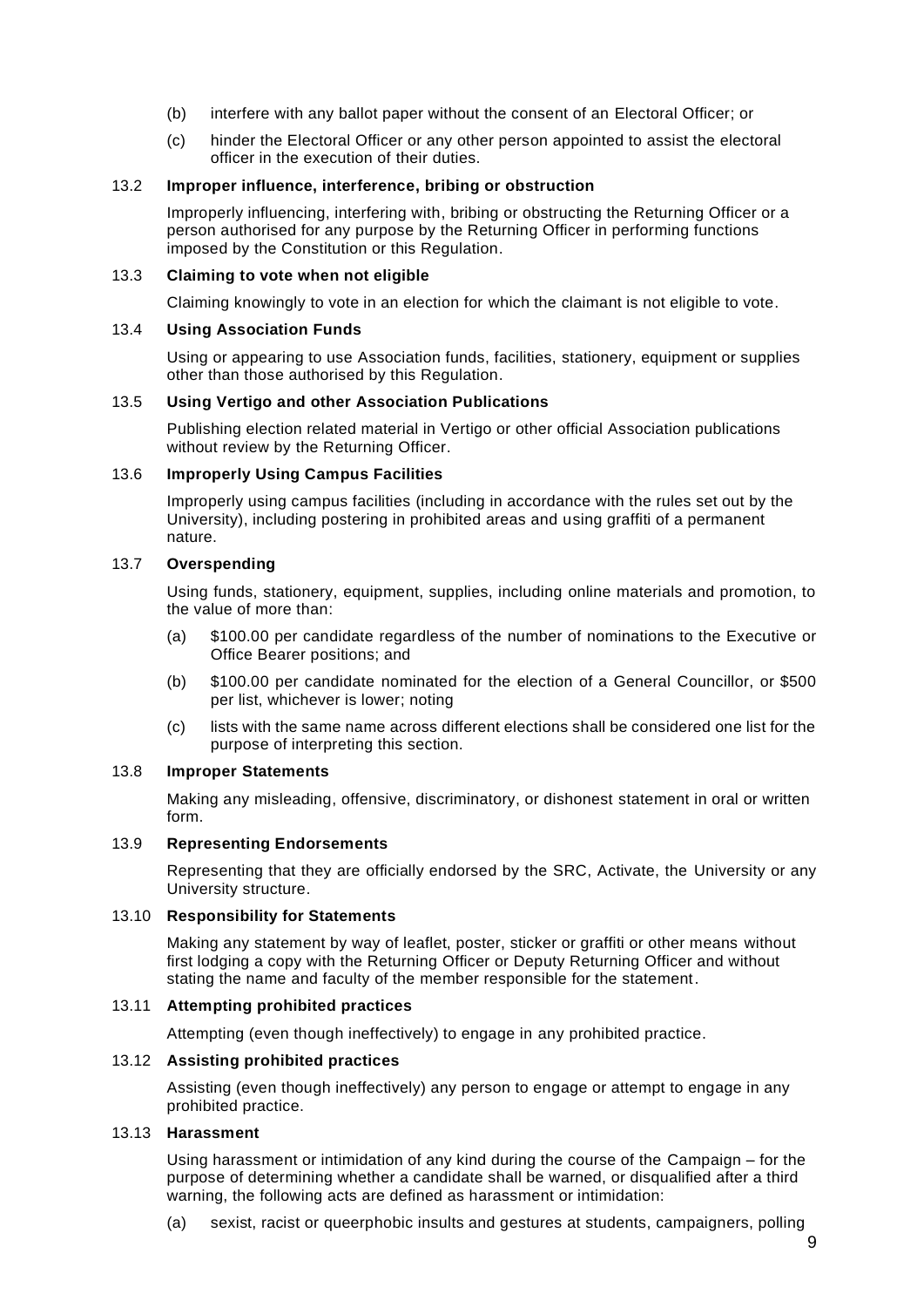clerks or returning officer;

- (b) shouting, screaming or talking over campaigners, students, polling clerks or returning officer;
- (c) physical assault or harassment such as, but not limited to, pushing, prodding, punching, pinching, physical following or slapping; and
- (d) any form of communication that may constitute harassment this may include phone and e-mail communication, and approaching campaigners, students, polling clerks or returning officers too closely without their consent.

#### 13.14 **Inducement**

Promising, offering, suggesting, giving or taking a valuable consideration, advantage, recompense, reward or benefit in order to induce any candidature, or withdrawal of candidature, or a vote, omission to vote or any support of, or opposition to, any candidate, or any promise of such a vote, omission, support or opposition.

#### *Managing Prohibited Practices*

#### 13.15 **Statutory Declarations**

At the request of the Returning Officer, any individual candidate and/or list agent must, within 24 hours of the close of voting, submit a statutory declaration to the Returning Officer stating that they have not engaged in any practice prohibited by these Regulations.

#### 13.16 **Complaints**

Any member of the Association may make a complaint to the Returning Officer alleging that a person is guilty of engaging in a prohibited practice. The complaint must be in writing and state the facts and the grounds of objection as well as indicating which electoral Regulation may have been breached. A complaint shall ask for some specific remedial action to secure justice and equity, which may include the ordering of a new election or the conducting of a full recount of votes.

If, in the opinion of the Returning Officer, the Electoral Regulations may have been breached but no specific complaint has been lodged to cover the breach in question, they may institute an investigation.

#### 13.17 **Penalties for a Breach**

If, after hearing all parties involved in the complaint, the Returning Officer is reasonably satisfied, on the balance of probabilities, that any Candidate, team, individual, club, society or political grouping has infringed or has connived at the infringement of any of these regulations, they may do any of the following:

- (a) disqualify a candidate or group of candidates for the election in question;
- (b) order a new election (subject to review by the Election Tribunal)
	- The Returning Officer shall not order a new election if they are satisfied that the result of the election would have been substantially the same if the breach complained of had not occurred.
- (c) disqualify a candidate or group of candidates for any election held, in consequence of a new election having been ordered;
- (d) order a re-count of votes;
- (e) deduct votes;
- (f) dismiss the matter; or
- (g) take such action and/or make any rulings as they deem fit, subject to these regulations.

#### 13.18 **Appeals to the Election Tribunal**

Any member of the Association may lodge an objection or protest or complaint about the conduct of the Returning Officer with the Election Tribunal as per Section 14 of these Regulations.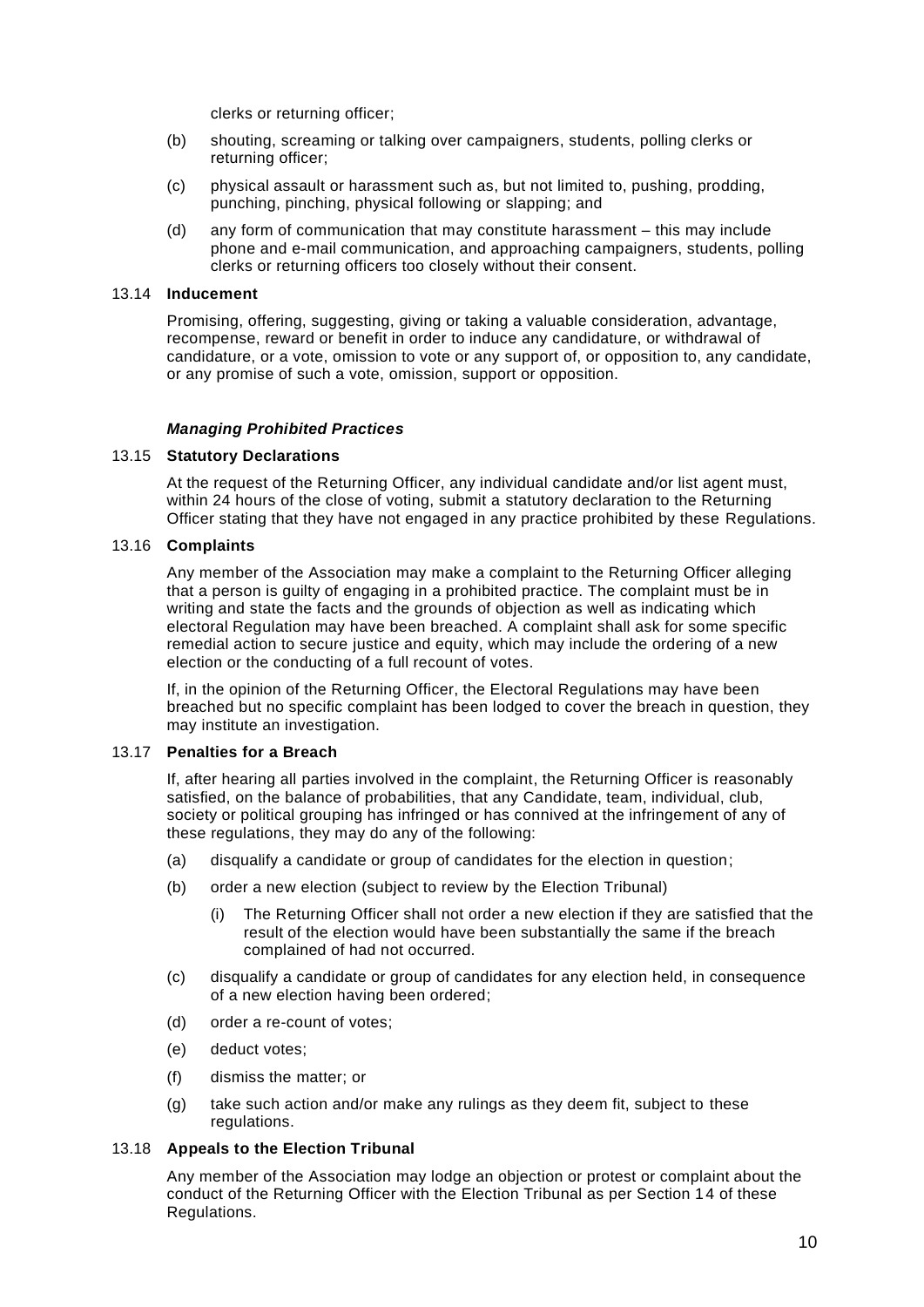#### *Other Rules*

#### 13.19 **Limited Campaigning Period**

The period of election shall begin at 5 pm, 15 days before the first day of voting. No form of campaigning or promotion of any candidate or group, whether online or in person, is permitted before this period.

#### 13.20 **Closed Campus**

All persons campaigning for any candidate or group in the campaigning period must be a currently enrolled student of UTS, not including students currently on an approved leave of absence or banned from nominating or participating in an election by the Grievance Committee. No other person may campaign or engage in the promotion of any candidate or group, whether online or in person.

#### <span id="page-11-0"></span>**14. Election Tribunal**

- 14.1 The Election Tribunal comprises a Chair and 2 members who must be appointed by the SRC before the close of nominations of an Association election.
- 14.2 The Chair of the Election Tribunal must be a member of the academic staff of the University and a legal practitioner.
- 14.3 The 2 members of the election Tribunal must be members of the Association, not otherwise involved in the election (as candidate, nominator, deputy or assistant returning officer etc)
- 14.4 A meeting of the Election Tribunal for the exercise of its powers is constituted by the presence of 2 out of 3 members.
- 14.5 The Election Tribunal must deal only with complaints under the Regulation.
- 14.6 The chair of the Election Tribunal alone is to determine any question of law.
- 14.7 The whole of the Election Tribunal is to determine, by majority, any question other than a question determinable by the chair alone.
- 14.8 The Election Tribunal must conduct its meetings and decision making in accordance with the principles of fairness and natural justice.
- 14.9 Every complaint must be submitted to the General Secretary of the SRC who must immediately forward them to the chair of the Election Tribunal.
- 14.10 The chair of the election Tribunal may dismiss the complaint as frivolous or vexatious without hearing the complainant.
- 14.11 If a complaint is not dismissed as frivolous or vexatious the Election Tribunal must, within 14 days, given an opportunity to be heard to:
	- (a) the complainant;
	- (b) the respondent; and
	- (c) any other person it deems necessary or desirable to hear.
- 14.12 The Election Tribunal may accept the complaint; and
	- (a) dismiss the Returning Officer and any or all Deputy Returning Officer or election assistants/polling clerks;
	- (b) appoint a new Returning Officer for the remainder of the election in question or for any new election;
	- (c) vary or overturn any decision of the Returning Officer;
	- (d) remove any person from office within the Association; or
	- (e) disqualify any person from voting or nominating as a candidate or participating in any election for a period of not more than 1 year.
- 14.13 The SRC is to hear and determine any appeal made in writing against a decision of the election Tribunal within 7 days of the decision being made.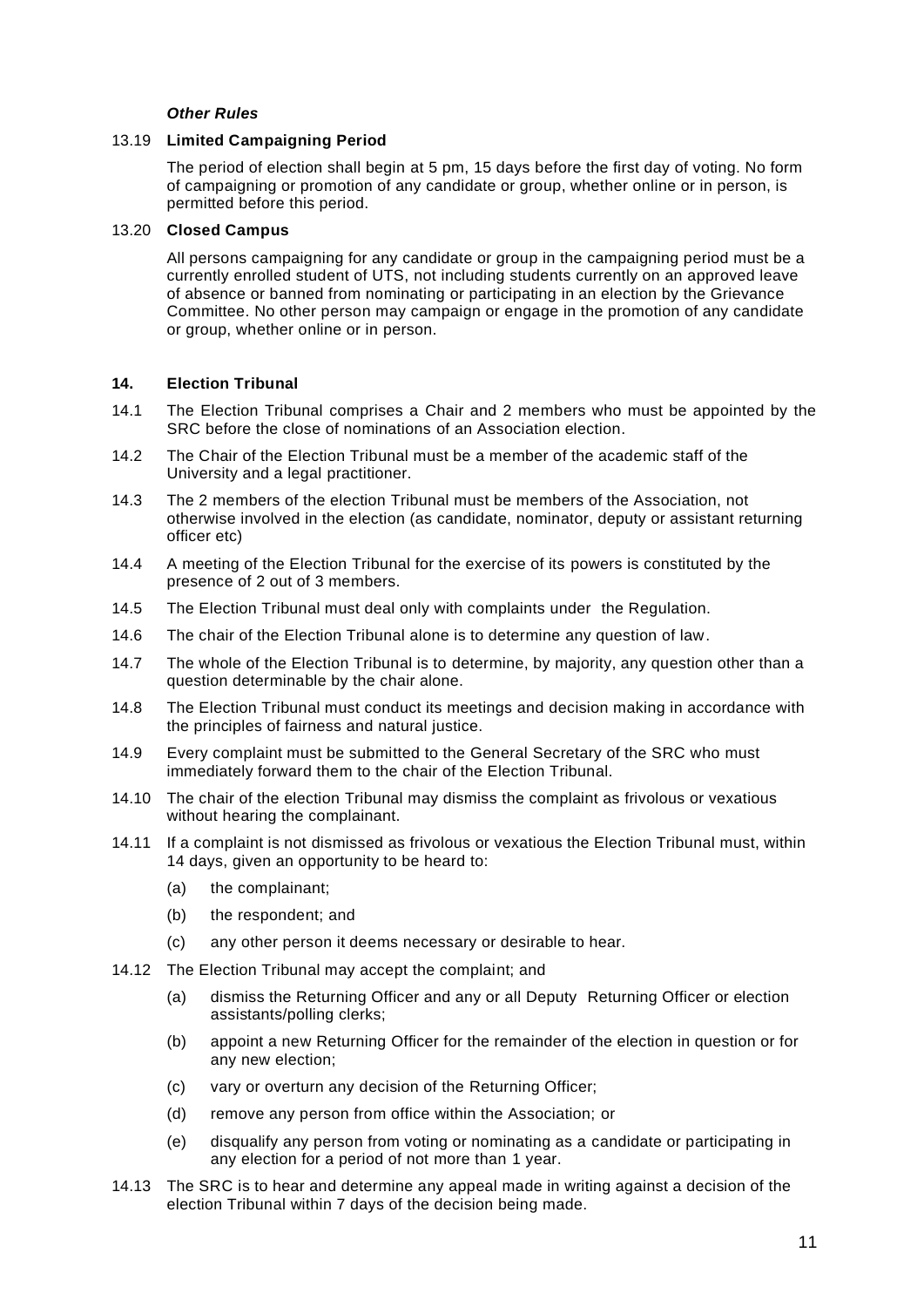14.14 In hearing and determining an appeal, the SRC is subject to the same rules, as applicable, as the Election Tribunal.

#### <span id="page-12-0"></span>**15. Casual Vacancies and By-Elections**

- 15.1 Consistent with section 13.1 of the UTSSA Constitution:
	- (a) a position that becomes vacant is immediately filled by an eligible candidate with the next highest number of votes in the most recent election for the same position as the departing Councillor ('the incoming Councillor');
	- (b) the incoming Councillor shall be notified in writing of their election by the General Secretary or, in the case the General Secretary is vacant, the President as soon as practicable; and
	- (c) the incoming Councillor must accept their position within five business days of being notified, if the incoming Councillor declines, or does not respond to the notice, the position shall be become vacant and the steps in  $15.1(a) - (c)$  shall apply until either:
		- (i) the position is filled; or
		- (ii) the period before the next Representatives Elect Meeting is three months or less.
- 15.2 Consistent with 13.2 of the UTSSA Constitution:
	- (a) if nominations for a general election of the SRC and the Executive have been called and a casual vacancy would cause a by-election, then there shall be no by-election and the Candidate elected to the position that has been casually vacated shall be offered to fill that position for the remainder of the term; and
	- (b) Notwithstanding any other section of these regulations, if a casual vacancy causes a by-election and the opening of nominations for a general election of the SRC and the Executive is called within the nomination period of the by-election, the timetable of the by-election shall then coincide with the date of the general election.

#### <span id="page-12-1"></span>**16. Online Elections**

- 16.1 Elections may only be held online in the following instances:
	- (a) a State or Regional emergency that makes it unsafe to hold an election in person or by use of paper ballots, including a health emergency; or
	- (b) the forced closure or shutdown of University campus.
- 16.2 These election regulations are to apply to the fullest extent practicable in the circumstance an election is held online. Provisional, postal and other ballot types are not required to be facilitated.

#### 16.3 **Requirements of an Electronic Voting System**

An electronic voting system must:

- (a) allow access to eligible voters for the full ballot period;
- (b) provide a voter with instructions on how to vote;
- (c) allow a voter to indicate their preferences of candidate or candidates;
- (d) give a voter an opportunity to correct any mistakes before submitting their vote;
- (e) allow a voter to make an informal vote;
- (f) not allow a person to find out how a particular voter cast their vote;
- (g) not allow a voter to vote more than once for any ballot; and
- (h) only allow a voter to vote in an election for which they are eligible to vote.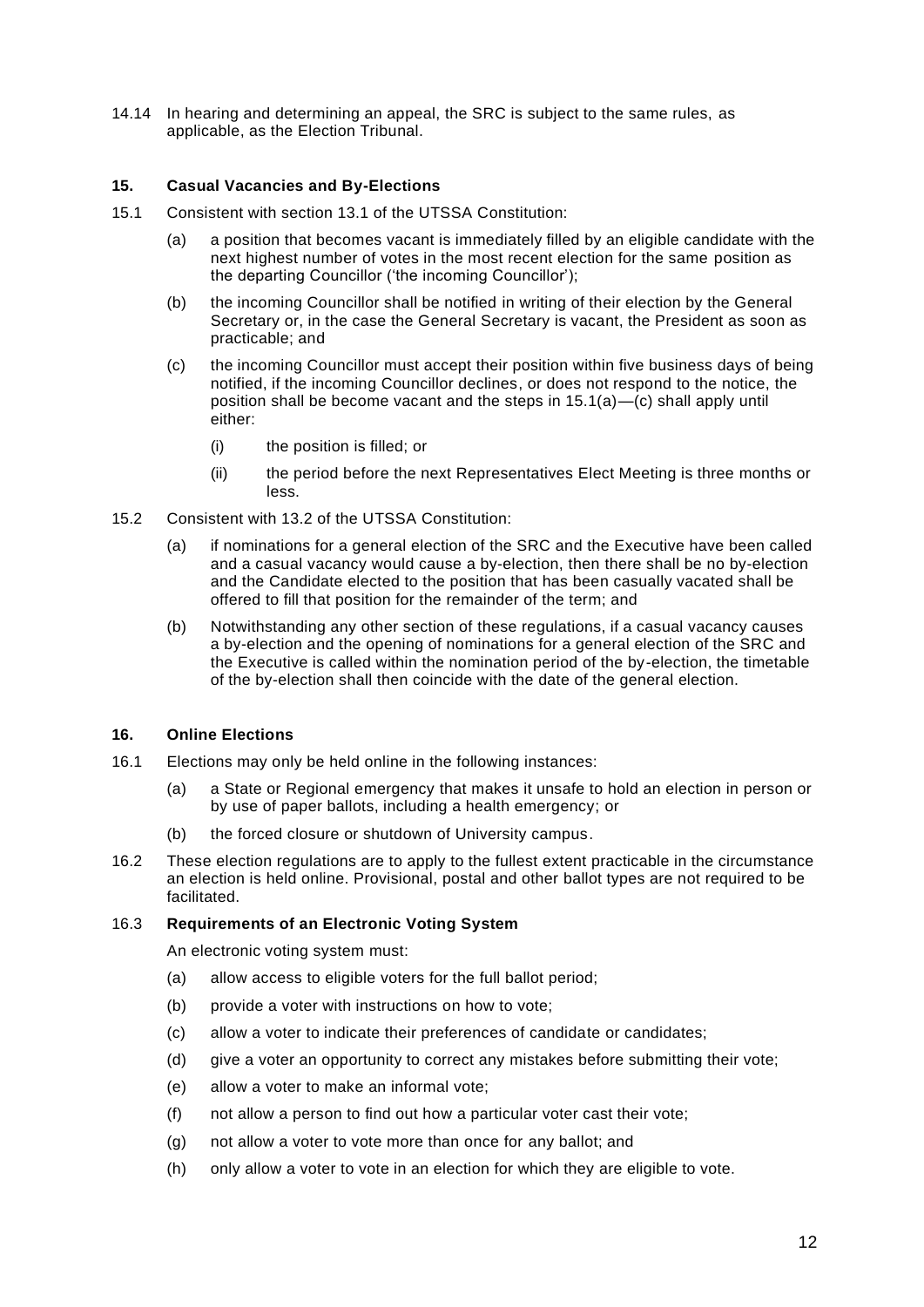# **SCHEDULE 1**

# <span id="page-13-0"></span>**1. Conduct of Elections**

This Schedule applies to every election by the Students' Association.

# **2. Method of Voting**

A voter is required to record their vote for one candidate and no more but is permitted to record a vote for as many candidates as they please, so as to indicate the candidates for whom they vote and the order of preference among them.

#### **3. Ticket Votes – For Paper Based Ballots**

- 3.1 In elections where there is more than one position available (that is the Council General Representatives, Vertigo team, and NUS Delegates):
	- (a) Candidates who have indicated that they wish to be identified as members on voting papers, shall be grouped together in the order they indicate. All other candidates are to be treated as lists of one.
	- (b) The voting paper is to provide an option for a voter to record a preference for a list and such a voting paper is to be treated as if the voter had voted according to the ticket submitted, prior to the opening of voting, by the list. In these cases, the voting paper is to carry the following instructions set out in section 3.2.
- 3.2 Voters may vote for a list of candidates, or for candidates individually. The method of voting is as follows:
	- (a) Place the number 1 next to the list you wish to vote for first. You may if you wish place the numbers 2, 3 and so on to indicate further preferences for other lists.
	- (b) If you vote for candidates individually, place the number 1 next to the candidate you wish to vote for first. You may if you wish place the numbers 2, 3 and so on to indicate further preferences for individual candidates.
	- (c) Preferences for above the line votes for tickets will be distributed to the group's candidates in the order in which the candidates appear on the ballot paper. Further preferences may be distributed to other group's candidates if the voter expresses further preferences for those groups "above the line".

#### *Interpretation of votes*

- 3.3 In interpreting a voting paper the Returning Officer must, as far as practicable, apply the clear intention of the voter.
- 3.4 If a second or subsequent preference has been recorded on a voting paper for more than one candidate, the voting paper shall be treated as if those preferences and any subsequent preferences had not been recorded on the voting paper.
- 3.5 If there is a break in the order of preferences, the voting paper shall be treated as if the later preference had not been recorded on the voting paper.

# **4. Ticket Votes – For Electronic Ballots**

In the instance an **Electronic Voting System** is used, the electronic ballot must attempt to replicate, as similarly as possible, the election if a paper ballot was used. All candidates in a list must be grouped together, in the order submitted on the nomination form, and identified with that list.

# 4.1 *Definitions*

**Electronic ballot** means a ballot conducted electronically in compliance with Schedule 2.

**Electronic voting system** means a secure system as described in Regulation 15.3 for the purpose of capturing and tallying votes cast in an election conducted by electronic means<sup>:</sup>

# **5. Scrutineers**

A candidate may, by written notice, appoint a scrutineer to be present at any determination by lot and any counting of votes.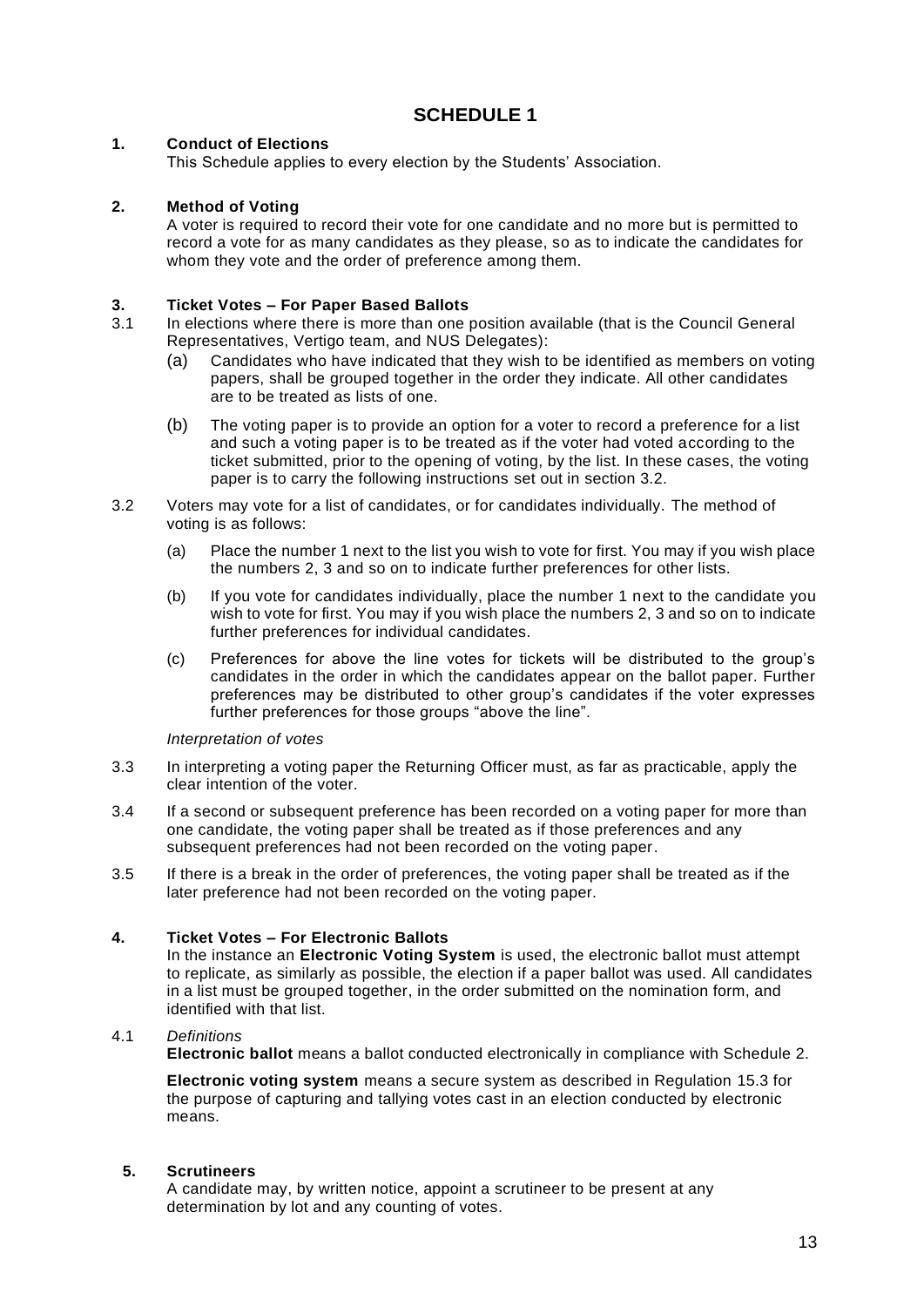# **SCHEDULE 2**

#### <span id="page-14-0"></span>**PROPORTIONAL REPRESENTATION WITH THE SINGLE TRANSFERABLE VOTE METHOD OF COUNTING VOTES WHERE MORE THAN ONE POSITION IS TO BE FILLED**

- **1.** The number of first choices recorded for each candidate shall be counted.
- **2.** The aggregate number of such first choices shall be divided by one more than the number of candidates required to be elected and the quotient increased by one, disregarding any remainder, shall be the quota, and (except as hereinafter provided in Rule No. 9) no candidate shall be elected until they obtain a number of votes equal to or greater than the quota.
- **3.** Any candidate who has, upon the first choices being counted, a number of such votes equal to or greater than the quota shall be declared elected.
- **4.** Where the number of such votes obtained by anyone candidate is equal to the quota, the proportion of votes in excess of the quota shall be transferred to the other candidates not yet declared elected, next in order of the voters' preferences, in the following manner:
	- (a) All the voting papers on which a first choice is recorded for the elected candidate shall be re-examined, and the number of second choices, or third or next consecutive choices recorded for each unelected candidate thereon shall be counted.
	- (b) The surplus of the elected candidate shall be divided by the total number of votes obtained by them on the counting of the first choice and the resulting fraction shall be the transfer value.
	- (c) The number of second or other choices ascertained in Rule 1., to be recorded for each unelected candidate, shall be multiplied by the transfer value.
	- (d) The resulting number shall be credited to each unelected candidate and added to the number of votes obtained by them on the counting of the first choices.
- **5.** When more than one candidate is over the quota
	- (a) Where, on the counting of the first choices, or on any transfer, more than one candidate has a surplus, the largest surplus shall be first dealt with. If then, more than one candidate has a surplus, the then largest surplus shall be first dealt with, and so on; provided that, if one candidate has obtained a surplus at a count or transfer previous to that at which another candidate obtains a surplus, the surplus of the former shall be first dealt with.
	- (b) Where two or more surpluses are equal, the surplus of the candidate who was the highest on the poll at the count or transfer which they last had an unequal number of votes shall be first dealt with, and if they have had an equal number of votes at all preceding counts or transfers, the Returning Officer shall decide by lot which candidate's surplus shall be first dealt with.
- **6.** When a candidate reaches quota
	- (a) Where the number of votes obtained by a candidate is raised up to, or above, the quota by a transfer as aforesaid, they shall thereupon be declared elected; and in such case, notwithstanding the fact that they may have reached the quota, such transfer shall be completed, and all the votes to which they are entitled therefrom shall be transferred to them, but no votes of any other candidate shall be transferred to them.
	- (b) Where the number of votes obtained by a candidate is raised up to, but not above,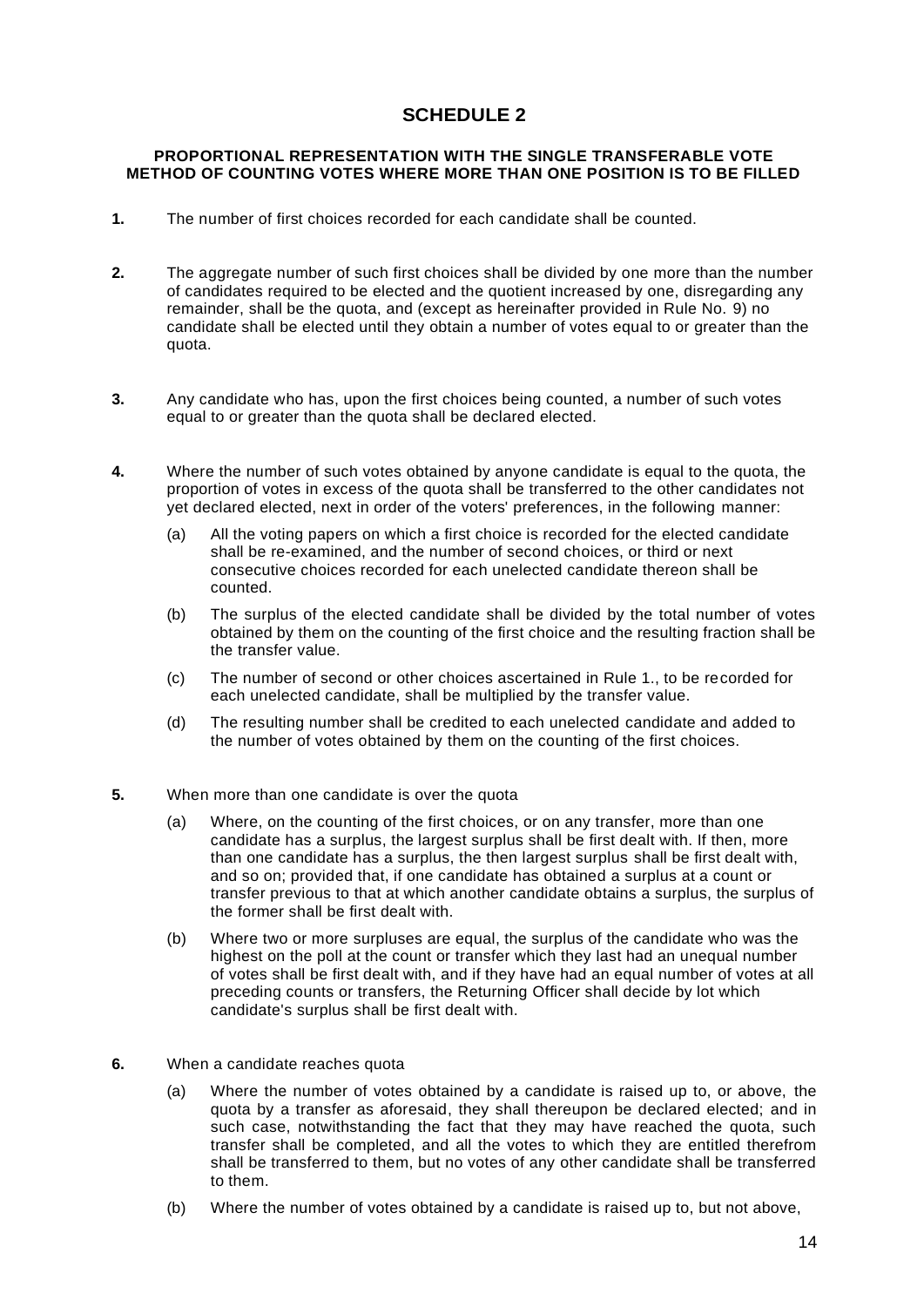the quota by a transfer as aforesaid, the whole of the voting papers on which such votes are recorded shall be set aside as finally dealt with.

- (c) Where the number of votes obtained by a candidate is raised above the quota by a transfer as aforesaid, their surplus shall be transferred to the candidates next in order of the voters' respective preferences, in the following manner:
	- (i) All the voting papers on which are recorded the votes obtained by the elected candidate shall be re-examined, and the number of third or, in the case provided for in Rule 11, next consecutive choices recorded for each unelected candidate thereon counted.
	- (ii) The surplus of the elected candidate shall be divided by the total number of voting papers mentioned in paragraph (i) and the resulting fraction shall be the transfer value.
	- (iii) The number of second, or other, choices, ascertained in paragraph (i) to be recorded for each unelected candidate shall be multiplied by the last mentioned transfer value.
	- (iv) The resulting number shall be credited to each unelected candidate and added to the number of votes previously obtained by them.
- **7.** When the number of candidates that reach quota are less than the number that remain available for election
	- (a) Where, after the first choices have been counted, and all surpluses (if any) have been transferred as herein before directed, no candidate or less than the number of candidates required to be elected, has or have obtained the quota, the candidate who is the lowest on the pool shall be excluded, and all votes obtained by them shall be transferred to the candidates next in the order of the voters' respective preferences, in the same manner as is directed in Rule 5.
	- *(b) Removed*
	- *(c) Removed*
	- (d) Each of the transfers which takes place under the two previous clauses of this Rule shall be deemed for all purposes to be a separate transfer
- **8.** Other rules
	- (a) Where the number of votes obtained by a candidate is raised up to or above the quota by any such transfer as aforesaid, they shall thereupon be declared as elected; and in such case, notwithstanding the fact that they may have reached the quota, such transfer shall be completed, and all the votes to which they are entitled therefrom be transferred to them, but no other votes shall be transferred to them.
	- (b) Where the number of votes obtained by a candidate is raised up to, but not above, the quota, by any such transfer as aforesaid, the whole of the voting papers on which such votes are recorded shall be set aside as finally dealt with.
	- (c) Where the number of votes obtained by a candidate is raised above the quota by any such transfer as aforesaid, their surplus shall be transferred to the candidate next in the order of the voters' respective preferences in the same manner as directed in Rule 6, Clause (c); provided that such surplus shall not be dealt with until all the votes of the excluded candidates have been transferred.
	- (d) Where any surplus exists, it shall be dealt with before any other candidate is excluded.
- **9.** The same process of excluding the candidate lowest on the poll and transferring to other candidates their votes, shall be repeated until all the candidates, except the number required to be elected, have been excluded, and the un-excluded candidates who have not already been so declared, shall then be declared elected.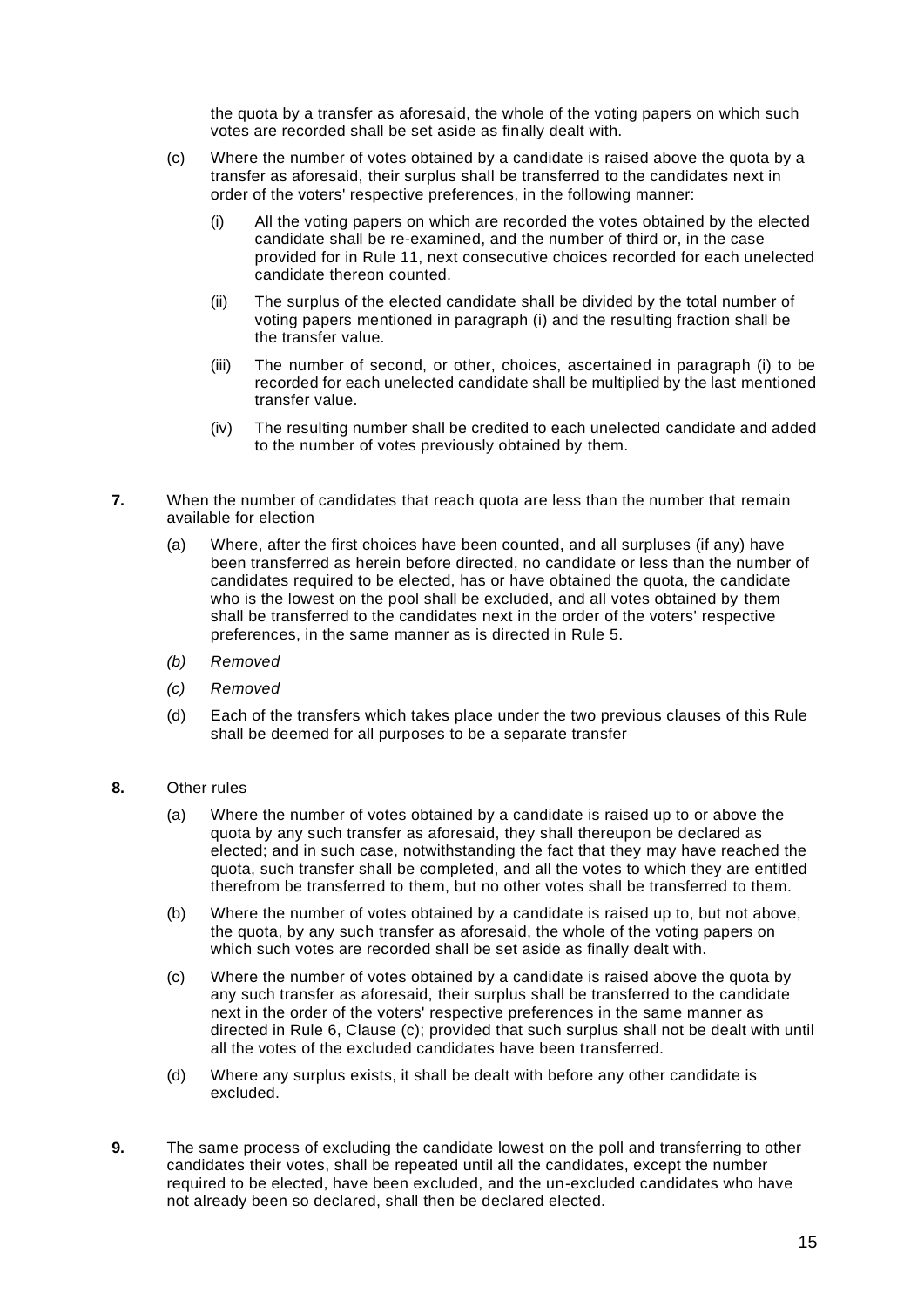- **10.** Where at any time it becomes necessary to exclude a candidate and two or more candidates have the same number of votes and are lowest on the poll, then whichever of such candidates was lowest on the poll at the last count or transfer at which they had an unequal number of votes shall be first excluded, and if they have had an equal number of votes at all preceding counts or transfers, the Returning Officer shall decide which candidate shall be first excluded.
- **11.** In determining what candidate is next in the order of the voters' preferences, any candidates who have been declared elected shall not be considered, and the order of the voters' preferences shall be determined as if the names of such candidates had not been on the voting paper.